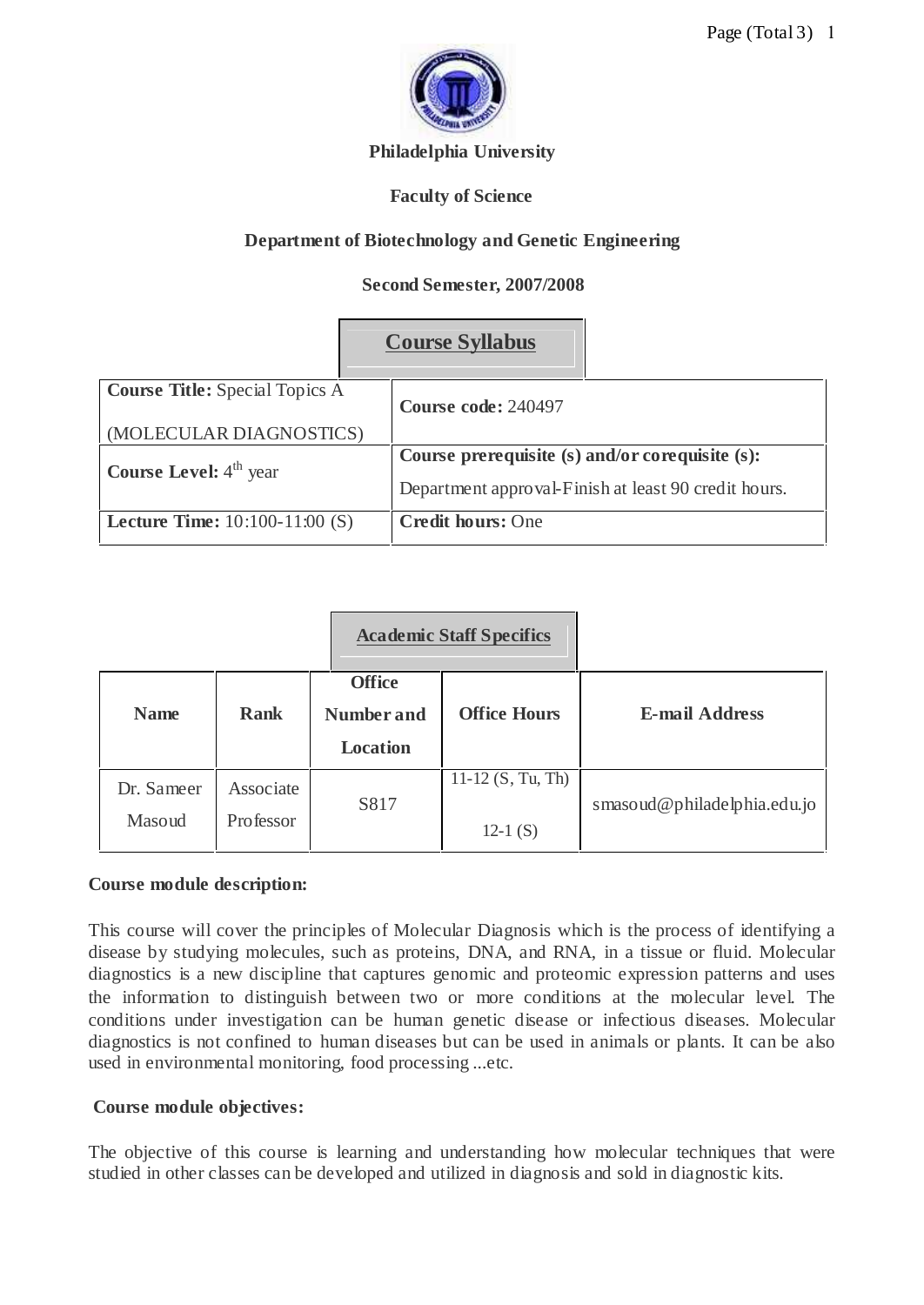#### **Course/ module components**

Many of the diagnostic techniques are developed and marketed in kit format by biotechnology companies. The main source of information is web sites of companies that develop and market the molecular diagnostic kits. New methods are continuously developed.

### **Teaching methods:**

One lecture (50-minutes) each week. Student questions and student participation in discussions are encouraged.

### **Learning outcomes:**

- Knowledge and understanding of the basic principles used in molecular diagnosis.
- Gain thinking and analysis skills to understand new diagnostic methods
- Ability to collect information to develop a new diagnostic kit.
- Knowledge and skills gained in the course should be useful in practical life in developing or using diagnostic kits

#### **Assessment instruments**

 Each student should submit a short **te rm-paper** on a newly developed molecular diagnostic technique. It should include the principle and applications of this technique. Alternative to term paper: a research project in developing a diagnostic method of a specific disease using DNA sequence information from gene bank. No laboratory work is needed but sequence analysis and design of probes or primers.

• Home works: Probe design and melting temperature (1), PCR primer design (2), Specifications of Real Time PCR machines (3) and ELISA Diagnostics (4).

| <b>Allocation of Marks</b>            |             |  |  |  |
|---------------------------------------|-------------|--|--|--|
| <b>Assessment Instruments</b>         | <b>Mark</b> |  |  |  |
| Midterm examination                   | 30 %        |  |  |  |
| Final examination: 50 marks           | $50\%$      |  |  |  |
| Term paper or research projects (10%) | 20 %        |  |  |  |
| Home works and Quizzes $(10\%)$       |             |  |  |  |
| Total                                 | 100 %       |  |  |  |